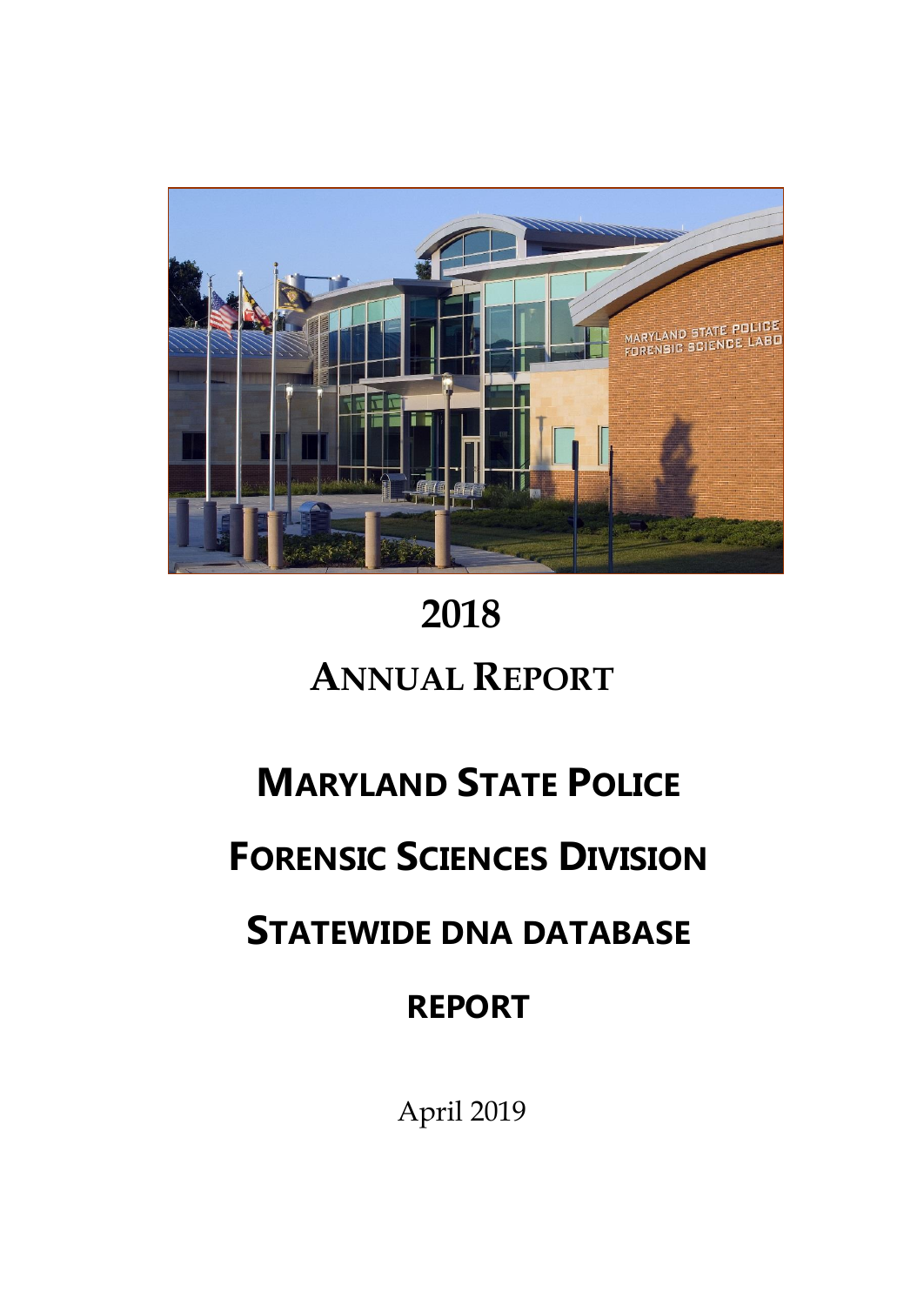## **TABLE OF CONTENTS**

### **2018**

### **STATEWIDE DNA DATABASE ANNUAL REPORT**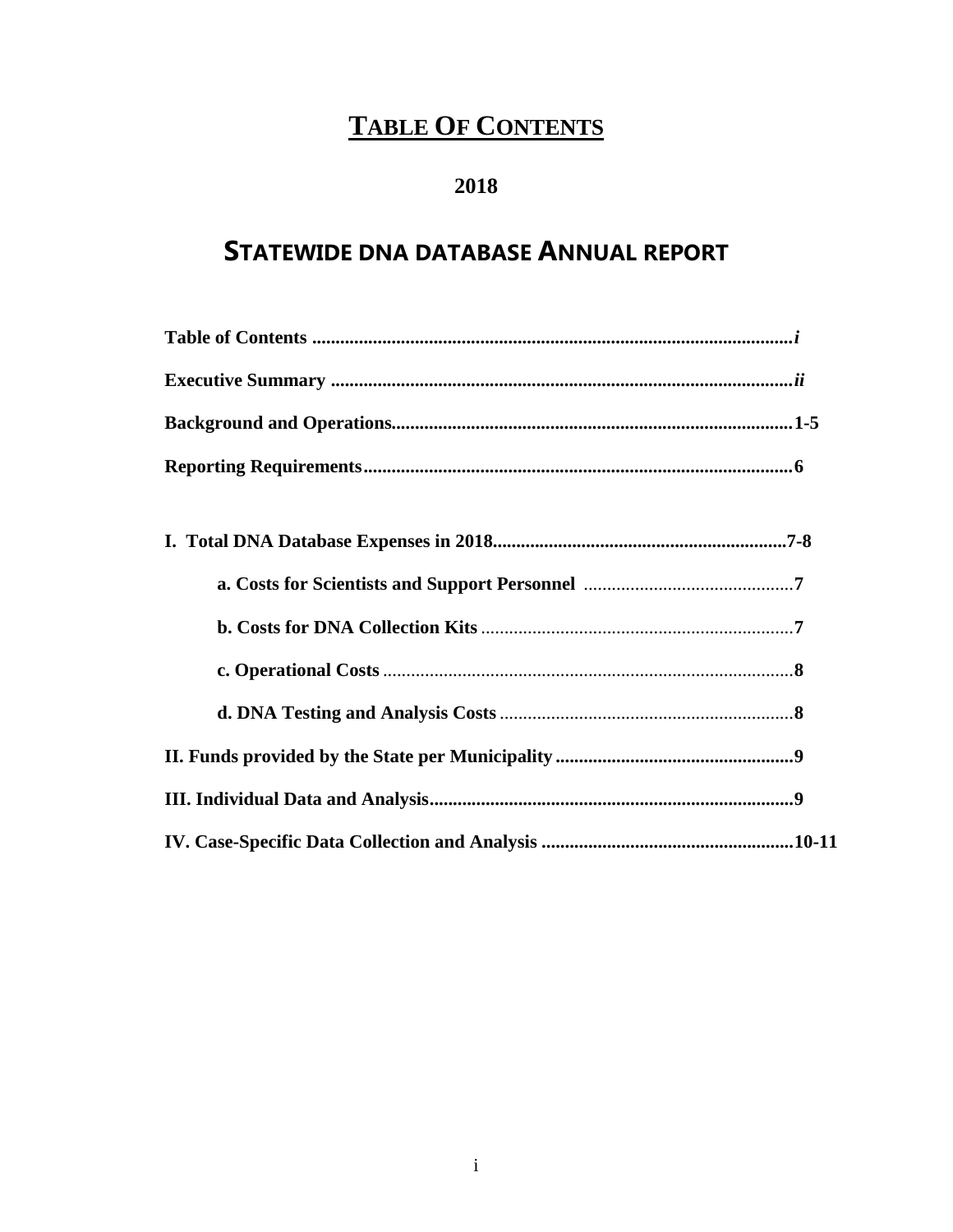### **Executive Summary**

The Statewide DNA Database was established in 1994 with the required collection of DNA samples from offenders convicted of rape and sexual offenses. The pool of qualifying offenders was expanded in 1999 to those convicted of qualifying crimes of violence and then again in 2002 to those convicted of all felonies and two specific misdemeanor crimes as well as attempts of those crimes. The latest expansion, which went into effect on January 1, 2009, includes the collection of DNA samples of those arrested and charged with qualifying crimes of violence, burglary, and attempts of those crimes.

During 2012, the Statewide DNA Database received national attention when the Maryland Court of Appeals found the collection of DNA samples from individuals arrested and charged with qualifying crimes to be unconstitutional. With that ruling, these collections ceased in April 2012; however, Maryland's Attorney General's Office requested and received an emergency stay in July 2012 and collections resumed. The collection of DNA samples from felony arrestees was heard by the U.S. Supreme Court in February 2013 and was found to be constitutional by a 5 to 4 vote.

Also in 2012, the Maryland General Assembly heard bills on the removal of the December 31, 2013 sunset date for the 2009 DNA Database expansion. The sunset was removed and the collection of DNA samples from individuals arrested and charged with qualifying crimes will continue.

As part of the requirements of the expanded portion of the law, the following annual report has been generated to detail total expenses (**\$1,658,717.55 for 2018)**, list demographics of those from which samples have been collected, and categorize the outcomes of the investigations aided by the generation of hits from this new requirement of the law.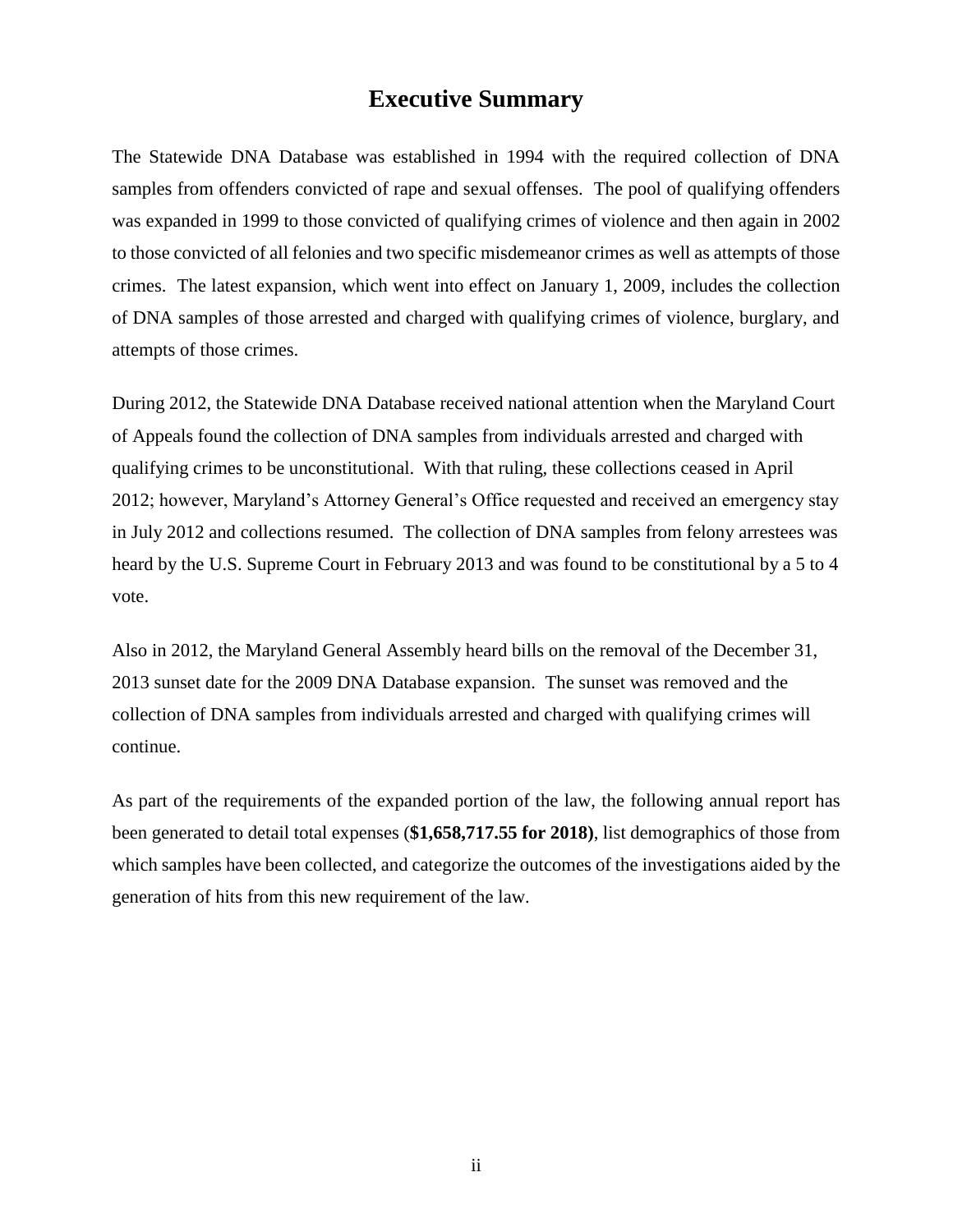#### **Background and Operations**

The establishment of DNA databases emerged with the advent of DNA technology and its application to forensic sciences. Collected physical evidence now yields the potential to generate DNA profiles, which can be stored and searched utilizing computer software programs. DNA testing has become a powerful tool for linking suspects to crimes and for exonerating the innocent.

Congress authorized the FBI to establish an index of DNA identification records with the passing of the DNA Identification Act of 1994, Public Law 103 322. These DNA identification records were those of convicted felons and DNA profiles from evidence collected in association with the investigation of crimes. The FBI developed software, CODIS (Combined DNA Index System) which is used to manage this DNA data at three separate levels: Local, State and National. The local forensic DNA laboratories analyze case evidence and collect the data in the Local DNA Index System (LDIS), then upload the qualifying DNA profiles to the State DNA Index System (SDIS). State laboratories analyze evidence, generate DNA profiles from crime scenes for entry into SDIS, and analyze database samples from qualifying offenders. The DNA profiles both from casework and from offenders are then forwarded to the National DNA Index System (NDIS). Searches can result in candidate matches between cases or between cases and offenders. For matches that are confirmed, the information is then forwarded to the law enforcement investigators for further pursuance of the case.

In 1994, the State of Maryland followed the Federal lead and passed legislation to establish the Statewide DNA database: Public Safety Article Title 2, Subtitle 5, ACM (prior to 2003 referred to as Article 88B, Section 12A, ACM). This law required the collection of DNA samples from individuals convicted of rape in any degree, 1<sup>st</sup>-3<sup>rd</sup> degree sexual offenses, and child sexual abuse.

The list of qualifying convictions was expanded in 1999 to include not only those from 1994 but also convictions for Murder, 1<sup>st</sup> degree Assault, Robbery and attempts of those violent crimes. Yet another expansion of qualifying crimes occurred in 2002 with the list being expanded to include all felonies and two misdemeanor crimes:  $4<sup>th</sup>$  degree burglary and breaking/entering a motor vehicle.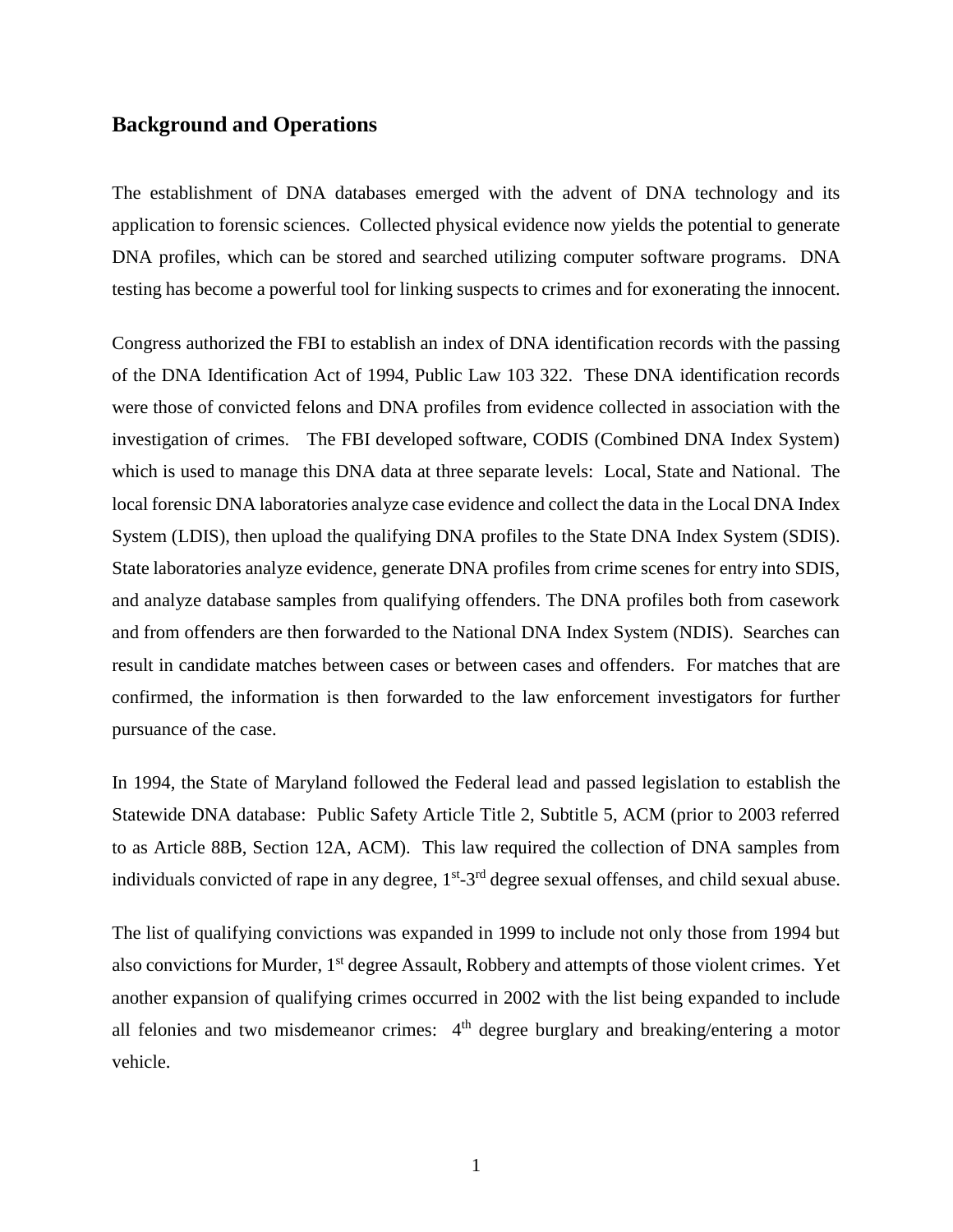The most recent change of the Statewide DNA Database went into effect on January 1, 2009, when the law was expanded to include those arrested and charged with qualifying crimes of violence, 1<sup>st</sup>-3<sup>rd</sup> degree burglaries and any attempts of these crimes. Samples collected under this new revision are not to be analyzed until the arraignment date occurs. Provisions for automatic expungement were also dictated. These restrictions require the tracking of the charged individual through the court system for the assignment of arraignment dates and the final court disposition.

The Maryland Statewide DNA Database receives DNA evidence profiles from six DNA laboratories: Maryland State Police, Anne Arundel County Police, Baltimore City Police, Baltimore County Police, Montgomery County Police and Prince George's County Police. The case evidence DNA profiles are forwarded for uploading into the State Level of CODIS which is managed and administered by the Maryland State Police,-Forensic Sciences Division (MSP-FSD). The MSP-FSD is also the party responsible for the collection, analysis and storage of DNA samples collected from convicted offenders and those individuals arrested and charged with a qualifying offense.

In the past, the analysis of convicted offender samples and samples from those arrested and charged with a qualifying offense was outsourced to a commercial DNA typing laboratory for analysis. When outsourcing database samples, MSP-FSD performed in-house technical reviews on all commercial analytical data prior to its acceptance for uploading into CODIS. The year 2011 saw the gradual transfer from commercial outsourcing to internal analysis of the qualified samples. In 2012, the analysis of both convicted offender samples and the arrestee/charged samples was handled as part of the MSP-FSD in-house operations.

In preparation for the 2009 revision of the law, the Governor's Office of Crime Control and Prevention organized and hosted four regional summits to educate and update the law enforcement community as well as the judicial system on their vital responsibilities in enacting this law. MSP-FSD developed and disseminated instructional videos on the collection of DNA samples and the use of the newly designed DNA Collection kits.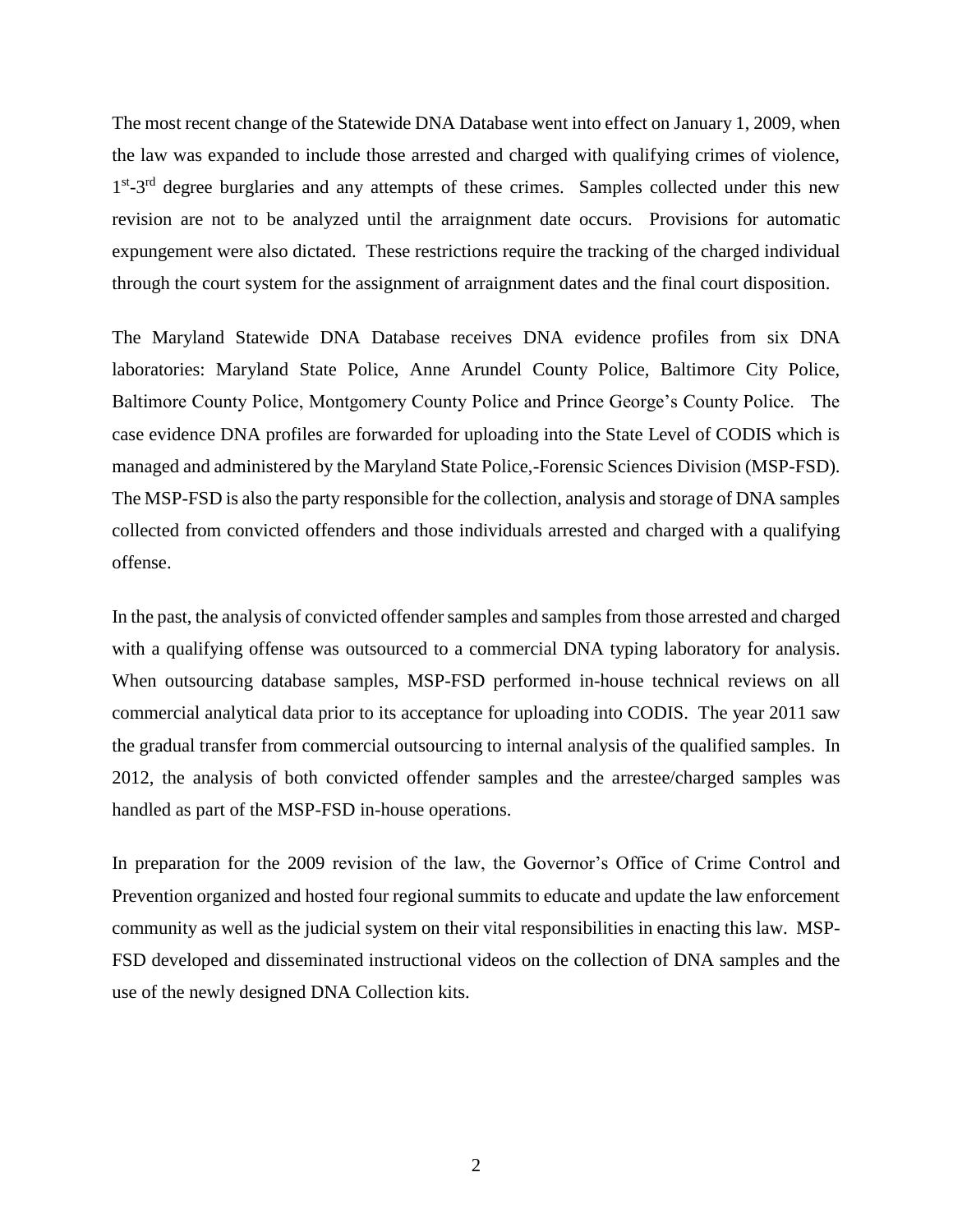The successful implementation of the new procedures required for the 2009 revision was directly due to the cooperative efforts of several groups. The Department of State Police has been fortunate to be partnered with the Governor's Office of Crime Control and Prevention (GOCCP), State Attorney's Offices, the Department of Public Safety and Correctional Services Information Technology and Communications Division, the Department of Corrections, the Department of Parole and Probation, Sheriff's Offices, Detention Centers, and the Judiciary. Combined efforts have gone to oversee the collection of samples, the transfer of court data, and verification that all individuals eligible for collections have had a sample taken and that those samples no longer eligible have been expunged.

In the first year of its implementation (2009), the newly expanded portion of the law resulted in the collection of 11,643 DNA samples from individuals arrested and charged with qualifying crimes. In 2009, a total of 4,213 arrested and charged DNA profiles were uploaded to CODIS and searched. There were 37 matches to arrested and charged DNA profiles reported to law enforcement in 2009.

The second year of operation (2010) resulted in the collection of 11,404 DNA samples from individuals arrested and charged with qualifying crimes. In 2010, a total of 6,030 arrested and charged DNA profiles were uploaded to CODIS and searched. There were 60 matches to arrested and charged DNA profiles reported to law enforcement in 2010.

The third year of operation (2011) resulted in the collection of 10,528 DNA samples from individuals arrested and charged with qualifying crimes. In 2011, a total of 4,327 arrested and charged DNA profiles were uploaded to CODIS and searched. There were 78 matches to arrested and charged DNA profiles reported to law enforcement in 2011.

The fourth year of operation (2012) resulted in the collection of 7,041 samples from individuals arrested and charged with qualifying crimes. In 2012, a total of 3,174 arrested and charged DNA profiles were uploaded to CODIS and searched. There were 45 matches to arrested and charged DNA profiles reported to law enforcement in 2012.

The fifth year of operation (2013) resulted in the collection of 9,889 samples from individuals arrested and charged with qualifying crimes. In 2013, a total of 4,180 arrested and charged DNA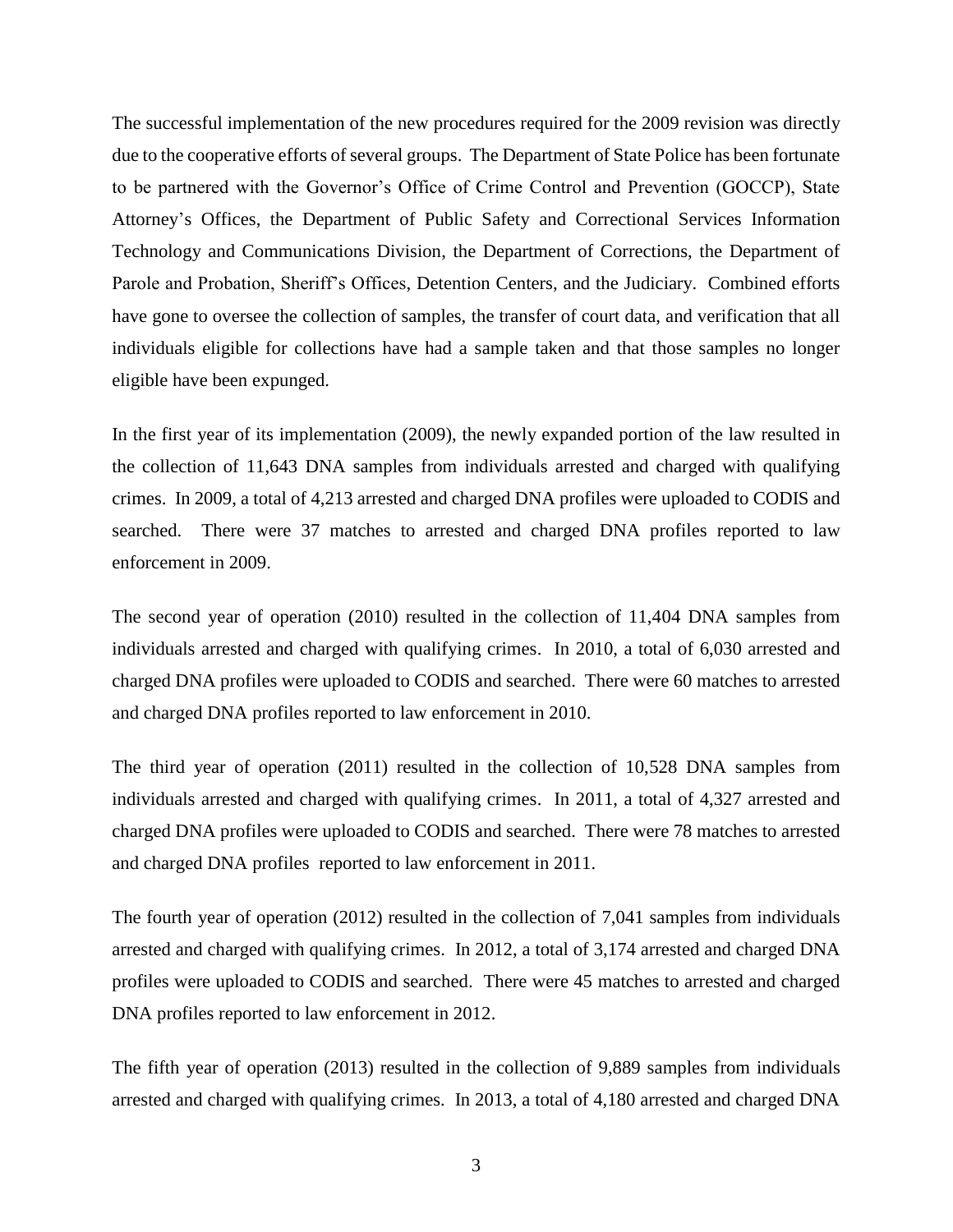profiles were uploaded to CODIS and searched. There were 83 matches to arrested and charged DNA profiles reported to law enforcement in 2013.

The sixth year of operation (2014) resulted in the collection of 9,373 samples from individuals arrested and charged with qualifying crimes. In 2014, a total of 4,430 arrested and charged DNA profiles were uploaded to CODIS and searched. There were 104 matches to arrested and charged DNA profiles reported to law enforcement in 2014.

The seventh year of operation (2015) resulted in the collection of 9,518 samples from individuals arrested and charged with qualifying crimes. In 2015, a total of 4,000 arrested and charged DNA profiles were uploaded to CODIS and searched. There were 136 matches to arrested and charged DNA profiles reported to law enforcement in 2015.

The eighth year of operation (2016) resulted in the collection of 8,974 samples from individuals arrested and charged with qualifying crimes. In 2016, a total of 3,555 arrested and charged DNA profiles were uploaded to CODIS and searched. There were 149 matches to arrested and charged DNA profiles reported to law enforcement in 2016.

The ninth year of operation (2017) resulted in the collection of 8,032 samples from individuals arrested and charged with qualifying crimes. A total of 3,629 DNA profiles from arrested and charged individuals were uploaded to CODIS and searched. There were 133 matches to arrested and charged DNA profiles reported to law enforcement in 2017.

The tenth year of operation (2018) resulted in the collection of 7,703 samples from individuals arrested and charged with qualifying crimes. A total of 2,608 DNA profiles from arrested and charged individuals were uploaded to CODIS and searched. There were 132 matches to arrested and charged DNA profiles reported to law enforcement in 2018.

In each year, only a portion of samples collected from individuals arrested and charged with qualifying crimes are uploaded to CODIS. Some of the reasons that a sample may not end up in CODIS include:

- duplicate samples are collected
- sample is collected but does not qualify for collection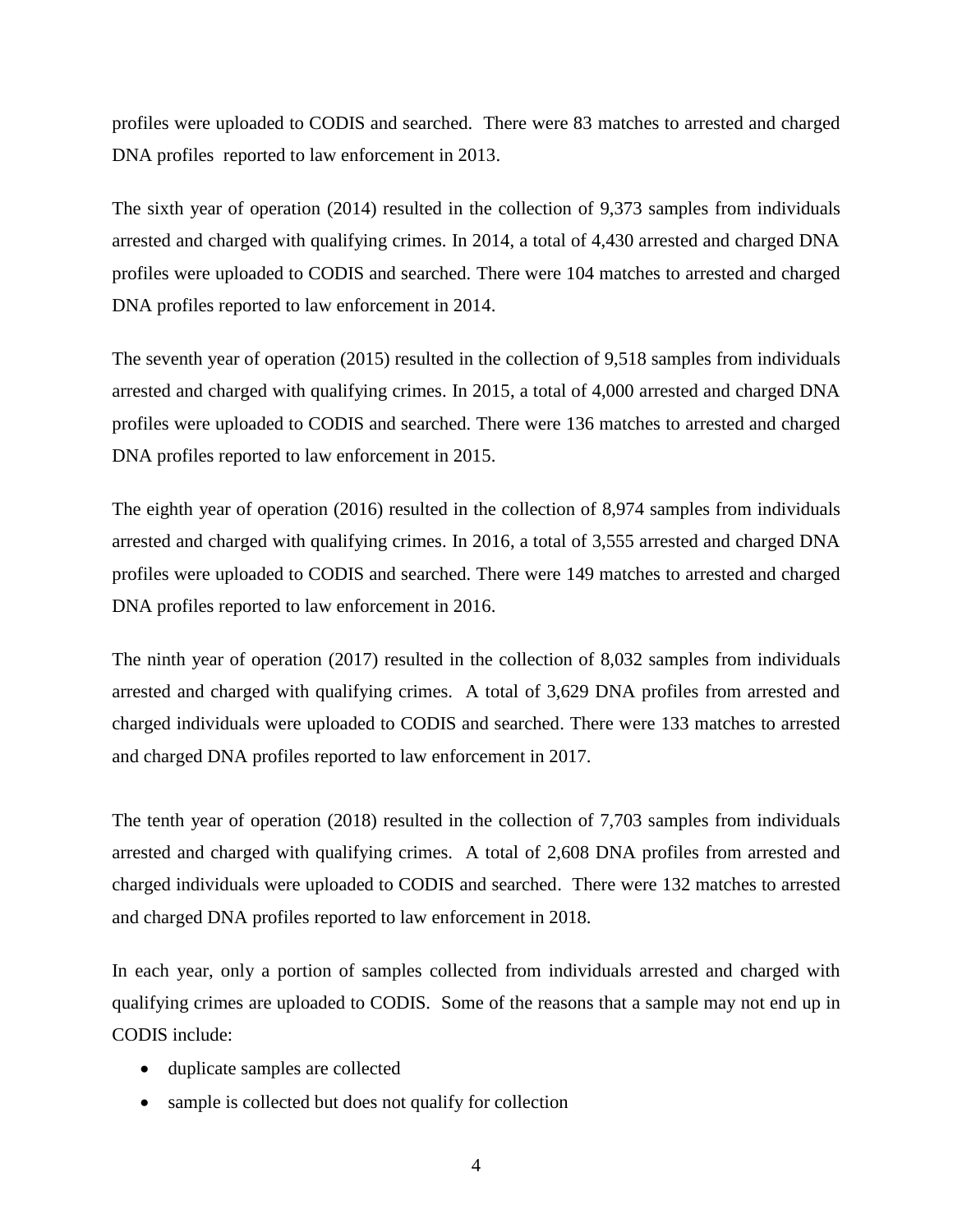- sample is collected but a convicted offender sample is already on file
- sample is collected but the individual is not arraigned and analysis cannot begin
- sample is collected and analyzed but the charges do not result in a conviction and the sample is expunged

At the conclusion of 2018, the cumulative number of convicted offender DNA samples in CODIS was 130,089 and the cumulative number of arrested and charged DNA profiles in CODIS was 40,146. As a result, there have been 6,794 cumulative CODIS hits (inclusive of convicted offender, arrestee/charged, and casework hits).

The data contained within this report provides the information required by the Code of Maryland Regulations (COMAR 29.05.01.16). It should be noted, as per the reporting requirements, the Governor's Office of Crime Control and Prevention is responsible for collecting and reporting data on crime scene DNA evidence as supplied by local law enforcement and State Police. This information is contained within a separate document provided to the Office of Legislative Audits.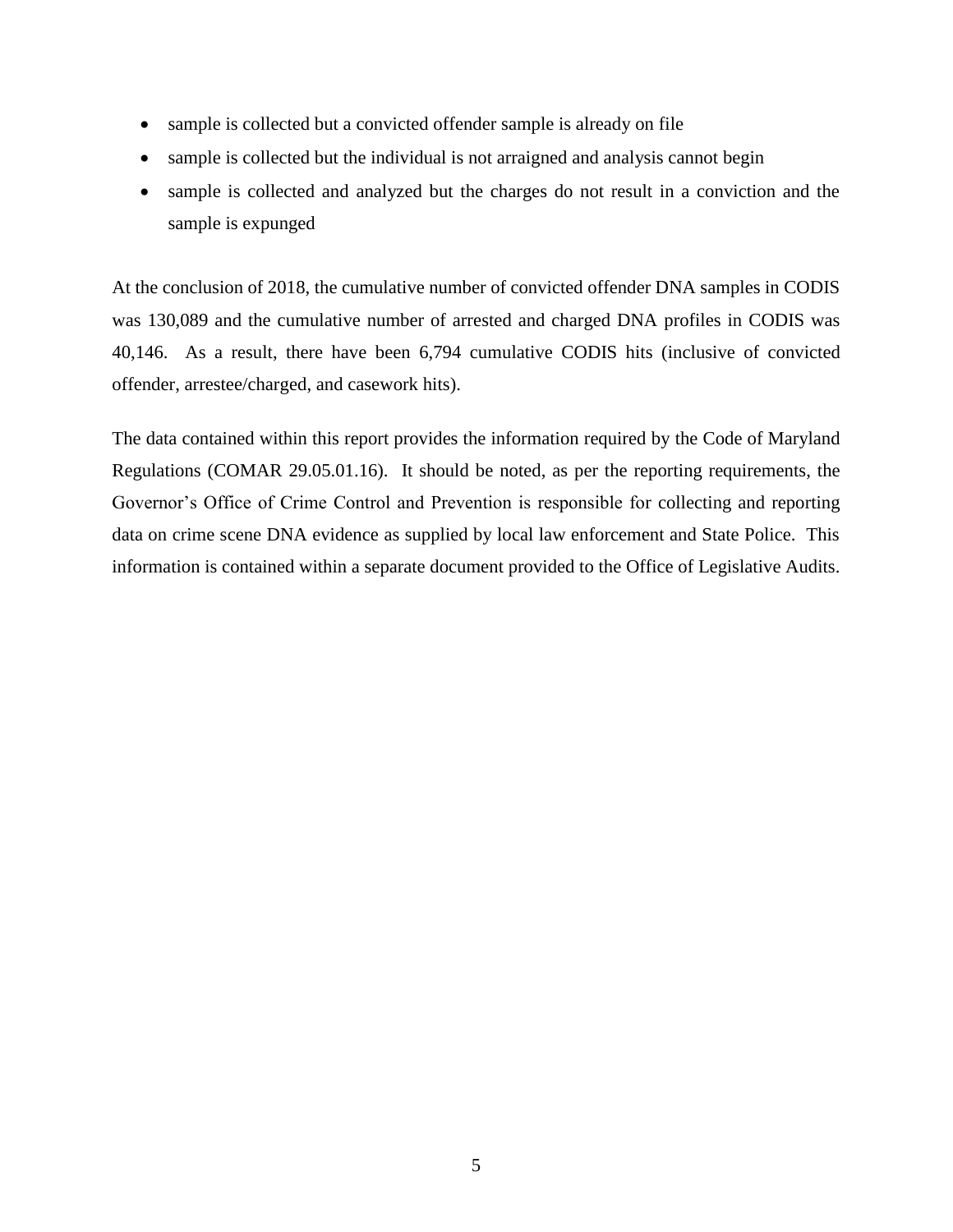#### **Reporting Requirements**

The law states that not later than April 1, 2010, and annually thereafter, the Department of State Police shall compile an annual report to the Governor and to the General Assembly and this report be posted on the website of the Department of State Police not later than April 1 of each year.

The content of the Report is as follows:

- I. Total DNA Database Expenses in 2018
	- a. Costs for scientists and support personnel
	- b. Costs for DNA Collection kits (including transport costs)
	- c. Operational Costs (new hardware, software and maintenance)
	- d. DNA Testing and Analysis Costs (equipment, outsourcing)
- II. Funds provided by the State, by municipality
- III. Individual Data and Analysis (racial demographics of all individuals charged with qualifying crimes upon arrest in designated categories)
- IV. Case-Specific Data Collection and Analysis.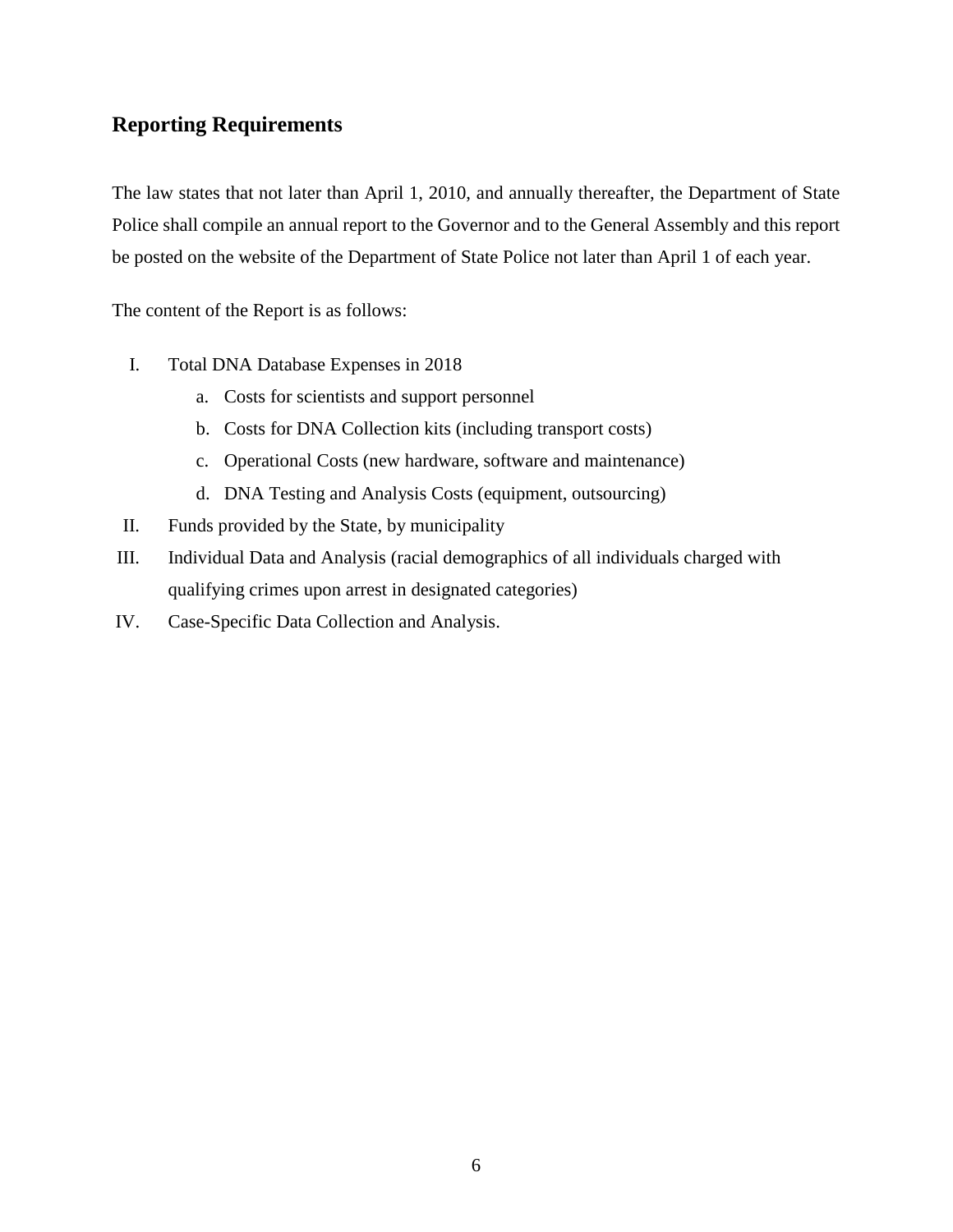#### **I. Total DNA Database Expenses in 2018**

This section presents the expenses incurred in 2018 to operate the Statewide DNA Database System. Following the requirements of the bill, this section is organized under four subsections. Salary and benefit cost is presented in subsection (a) while subsection (b) is for costs related to DNA Collection. Subsections (c) and (d), respectively, present operational costs for the DNA database and testing/analysis costs. Accordingly, the total expenses in 2018 to operate the Statewide DNA Database System were **\$1,658,717.55**

### **(a) Salary and Fringe Benefits Costs, for scientists and support staff assigned to the State Police Crime Laboratory (MSP-FSD) for DNA Database**

In 2018, a total of \$1,167,934.87 was paid in salaries for scientists and support staff who were working on the Statewide DNA Database project. The corresponding fringe benefits cost during this period was \$86,618.75.

| <b>Costs for Scientists and Support Staff</b>        |                |              |                |  |  |  |  |
|------------------------------------------------------|----------------|--------------|----------------|--|--|--|--|
| Scientists (14)<br>Support Staff (4)<br>Total $(18)$ |                |              |                |  |  |  |  |
| <b>Salary Paid</b>                                   | \$1,013,761.37 | \$154,173.50 | \$1,167,934.87 |  |  |  |  |
| Benefits-FICA                                        | \$77,552.75    | \$7,948.34   | \$85,501.09    |  |  |  |  |
| Benefits-Unemployment                                | \$1,013.76     | \$103.90     | \$1,117.66     |  |  |  |  |
| <b>Total Salary &amp; Fringe Benefit*</b>            | \$1,092,327.88 | \$162,225.74 | \$1,254,553.62 |  |  |  |  |

**\*Scientists and staff handle convicted offender samples and arrestee/charged samples.**

### **(b) DNA Collection Kit Costs, including costs required to transport kits from collection sites to the Crime Laboratory (MSP-FSD)**

The total costs of the DNA Collection kits purchased and the postage used for 2018 was \$210,915.00.

| Item                         | <b>Expense</b> |
|------------------------------|----------------|
| Kits                         | \$195,000.00   |
| Postage                      | \$15,915.00    |
| <b>Total DNA Collection*</b> | \$210,915.00   |

**\*Includes costs of collection kits & postage for convicted offender samples & arrestee/charged samples.**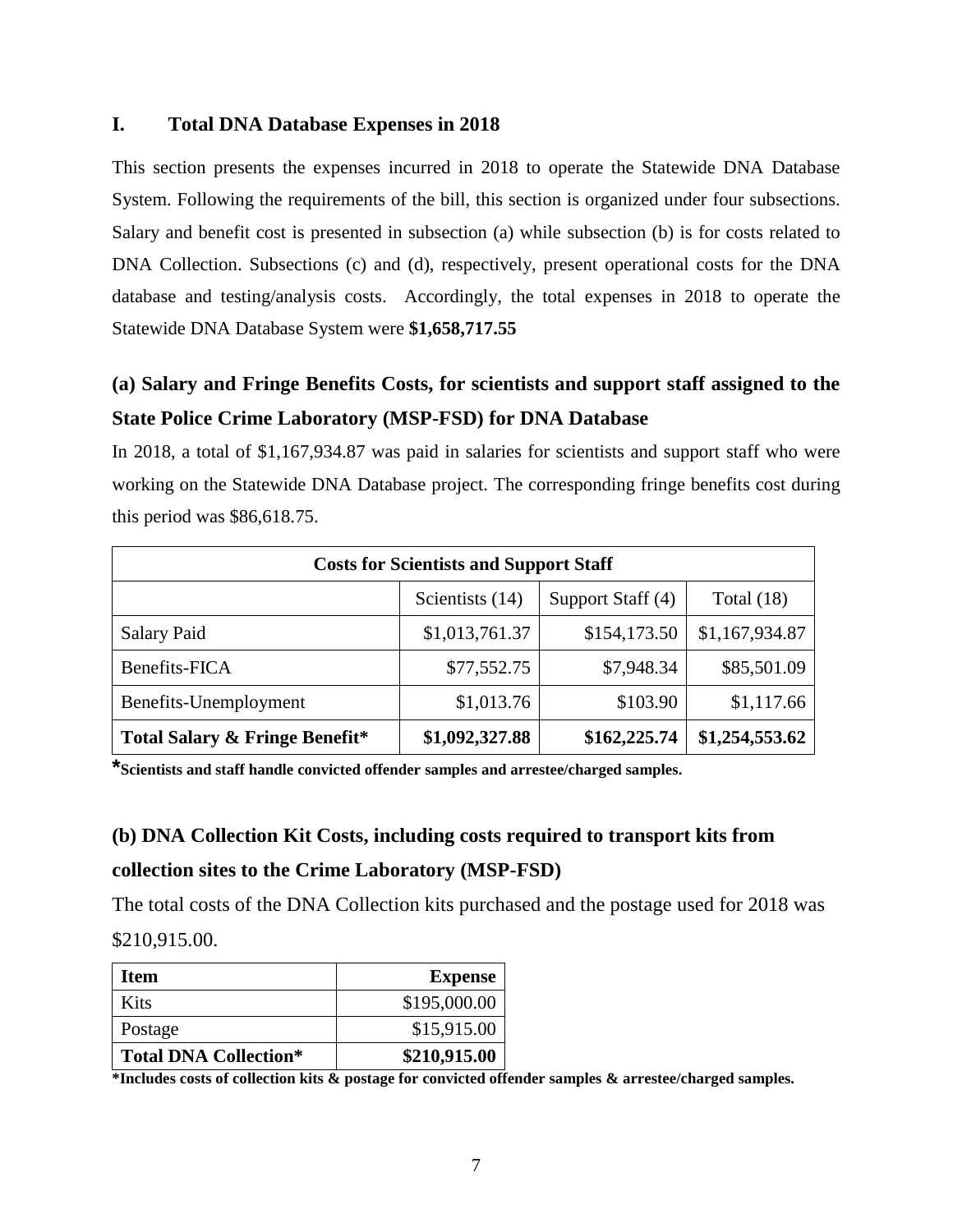#### **(c) DNA Database- Operational Costs**

DNA database operational costs include purchasing new hardware, software and maintenance of old and new hardware/software. There was no expense for this purpose in 2018.

#### **(d) DNA Testing and Analysis Costs**

DNA testing and analysis costs for 2018 were \$193,248.93. The costs include in-house equipment purchased, associated maintenance of equipment, outsourced testing and in-house analysis.

| <b>Item</b>                              | <b>Expense</b> |
|------------------------------------------|----------------|
| <b>Equipment Purchased</b>               | \$0.00         |
| Maintenance of Equipment                 | \$82,640.43    |
| <b>Outsourced Testing</b>                | \$0.00         |
| In-House Analysis                        | \$110,608.50   |
| <b>Total DNA Testing &amp; Analysis*</b> | \$193,248.93   |

**\*In-house analysis covers the costs of the arrestee/charged sample analysis only, and the equipment purchased and its maintenance are used for both the convicted offender and arrestee/charged programs. Additional costs as to the in-house analysis of convicted offender samples were in the amount of \$94,609.77.**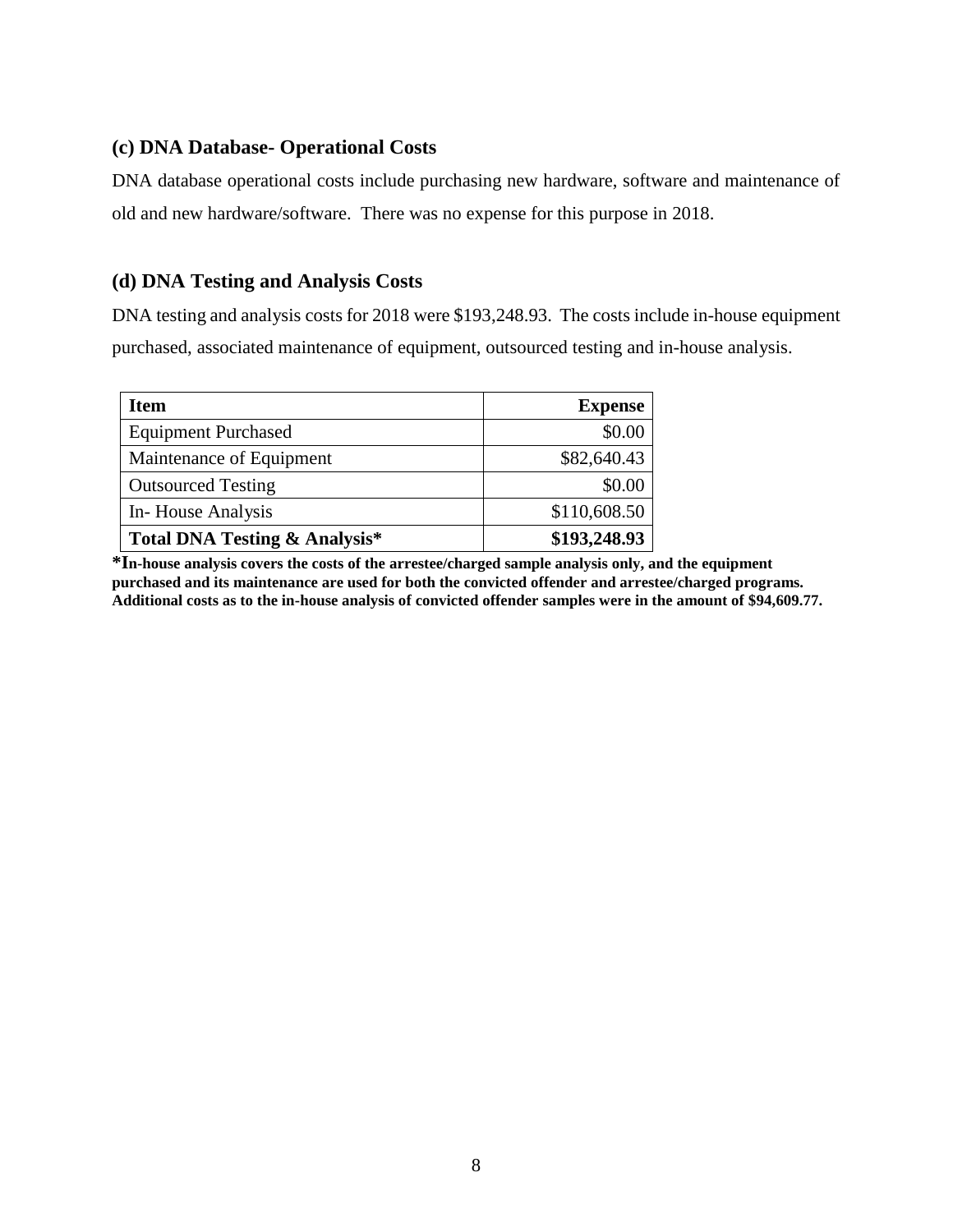#### **II. Funds made Available by the State**

No specific DNA-related grant funding was available to the six forensic laboratories in the year 2018. The forensic laboratories were awarded \$107,248.00 under the 2018 Byrne Justice Assistance Grant under which funding can be used to improve the quality and timeliness of forensic services for any discipline.

#### **III. Individual Data and Analysis**

This section deals with racial demographics of all individuals charged in 2018 with qualifying crimes upon arrest in designated categories. The information was generated through the MSP Sample Tracking program.

| Race                 | 2009   | 2010   | 2011   | 2012  | 2013  | 2014  | 2015  | 2016  | 2017  | 2018  |
|----------------------|--------|--------|--------|-------|-------|-------|-------|-------|-------|-------|
| Asian                | 65     | 63     | 44     | 33    | 37    | 56    | 60    | 56    | 54    | 52    |
| African-<br>American | 7,092  | 7,009  | 6,354  | 4,108 | 6,185 | 5,761 | 5,927 | 5,566 | 4,995 | 4,782 |
| White                | 4,066  | 3,985  | 3,913  | 2,794 | 3,523 | 3,388 | 3,374 | 3,176 | 2,730 | 2,557 |
| Hispanic             | 328    | 259    | 93     | 54    | 31    | 72    | 61    | 84    | 168   | 219   |
| Others               | 17     | 13     | 26     | 10    | 18    | 9     | 18    | 14    | 5     | 13    |
| Unknown              | 75     | 75     | 98     | 42    | 95    | 87    | 78    | 78    | 80    | 80    |
| <b>Total</b>         | 11,643 | 11,404 | 10,528 | 7,041 | 9,889 | 9,373 | 9,518 | 8,974 | 8,032 | 7,703 |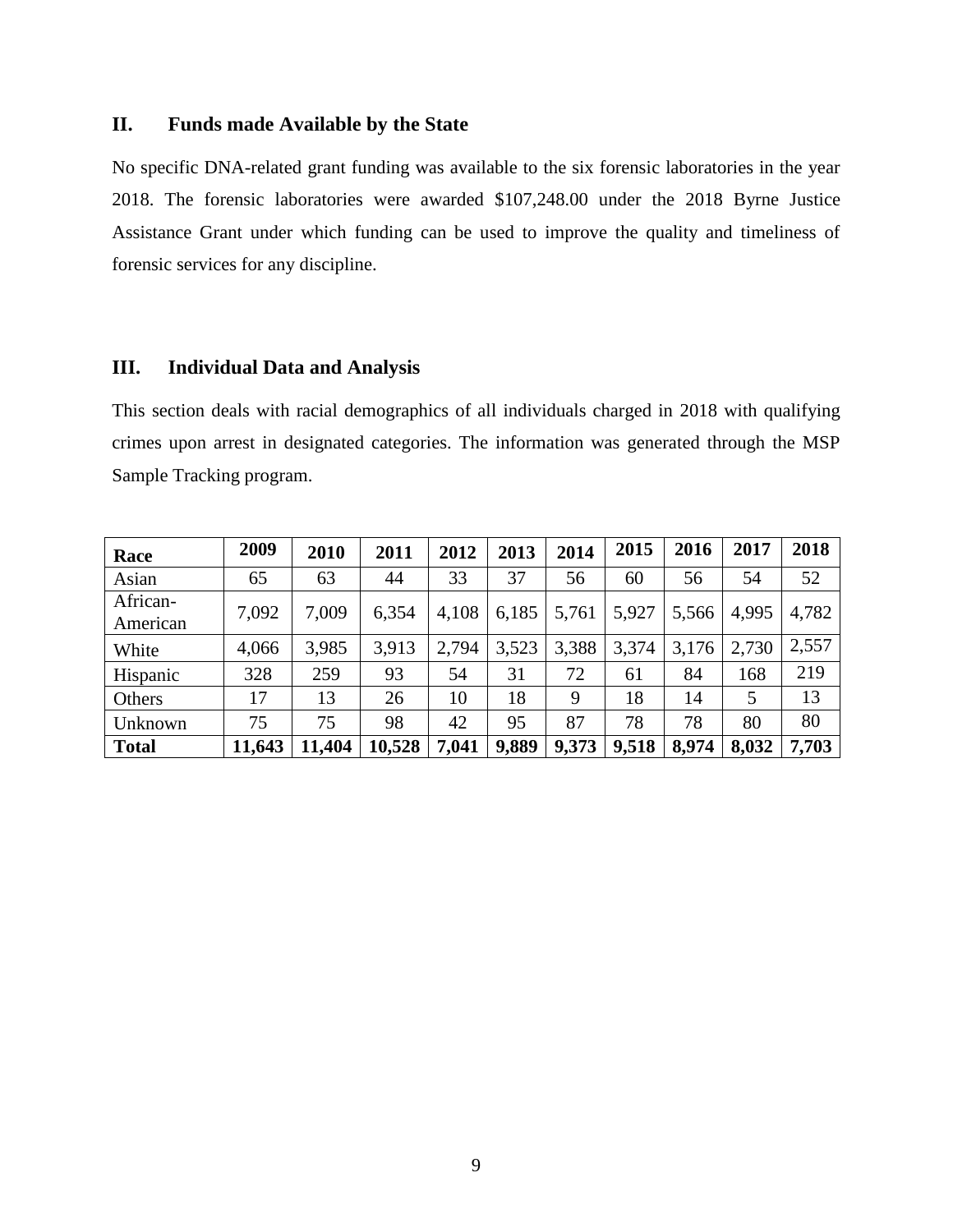#### **IV. Case-Specific Data and Analysis**

*This information was provided by the primary investigating agency that received the DNA hit. Due to an audit and reconciliation of data in early 2019, some values are different from those previously reported.*

| Investigations, Formal Charges, Convictions, and Exonerations (2015 – 2010)                            |          |      |      |      |      |      |  |
|--------------------------------------------------------------------------------------------------------|----------|------|------|------|------|------|--|
|                                                                                                        | 2013     | 2014 | 2015 | 2016 | 2017 | 2018 |  |
| DNA matches (hits)                                                                                     | 198      | 218  | 249  | 253  | 260  | 228  |  |
| Matches (hits) that resulted in the<br>investigation of the individual identified<br>in the match*     | 124      | 159  | 168  | 148  | 171  | 75   |  |
| Investigations still ongoing**                                                                         | 14       | 17   | 46   | 40   | 57   | 43   |  |
| Matches (hits) resulting in formal<br>charges*                                                         | 69       | 72   | 82   | 80   | 83   | 27   |  |
| Matches (hits) resulting in convictions*                                                               | 53       | 50   | 60   | 62   | 52   | 17   |  |
| The number of cases still pending trial**                                                              | $\Omega$ | 5    | 4    | 5    | 18   | 11   |  |
| Convicted individuals exonerated by<br>DNA matches in a calendar year                                  | 11       | 6    | 12   | 6    | 10   | 9    |  |
| The number of matches resulting in<br>convictions of individuals who were not<br>already incarcerated* | 28       | 21   | 27   | 32   | 28   | 11   |  |

#### **Convicted Offender DNA Matches (Hits) Resulting in Investigations, Formal Charges, Convictions, and Exonerations (2013 – 2018)**

*\* Report reflects end of year statistic, these numbers will increase as more DNA hit investigations are closed.*

*\*\* Report reflects end of year statistics, these numbers will decrease as more DNA hit investigations are closed*

| Investigations, Formal Charges, Convictions, and Exonerations (2013 – 2018)                            |          |          |                |                |      |                |  |
|--------------------------------------------------------------------------------------------------------|----------|----------|----------------|----------------|------|----------------|--|
|                                                                                                        | 2013     | 2014     | 2015           | 2016           | 2017 | 2018           |  |
| DNA matches (hits)                                                                                     | 83       | 104      | 136            | 149            | 133  | 132            |  |
| Matches (hits) that resulted in the<br>investigation of the individual identified in<br>the match*     | 44       | 57       | 81             | 85             | 89   | 52             |  |
| Investigations still ongoing**                                                                         | 7        | 6        | 24             | 27             | 31   | 25             |  |
| Matches (hits) resulting in formal charges*                                                            | 24       | 27       | 38             | 35             | 39   | 16             |  |
| Matches (hits) resulting in convictions*                                                               | 20       | 22       | 32             | 25             | 28   | $\overline{4}$ |  |
| The number of cases still pending trial**                                                              | $\Omega$ | $\Omega$ | $\Omega$       |                | 8    | 10             |  |
| Convicted individuals exonerated by DNA<br>matches in a calendar year                                  | $\Omega$ | $\Omega$ | $\overline{2}$ | $\overline{c}$ |      |                |  |
| The number of matches resulting in<br>convictions of individuals who were not<br>already incarcerated* | 12       | 15       | 23             | 21             | 17   |                |  |

## **Arrestee/Charged DNA Matches (Hits) Resulting in**

*\* Report reflects end of year statistics, these numbers will increase as more DNA hit investigations are closed*

*\*\* Report reflects end of year statistics, these numbers will decrease as more DNA hit investigations are closed.*